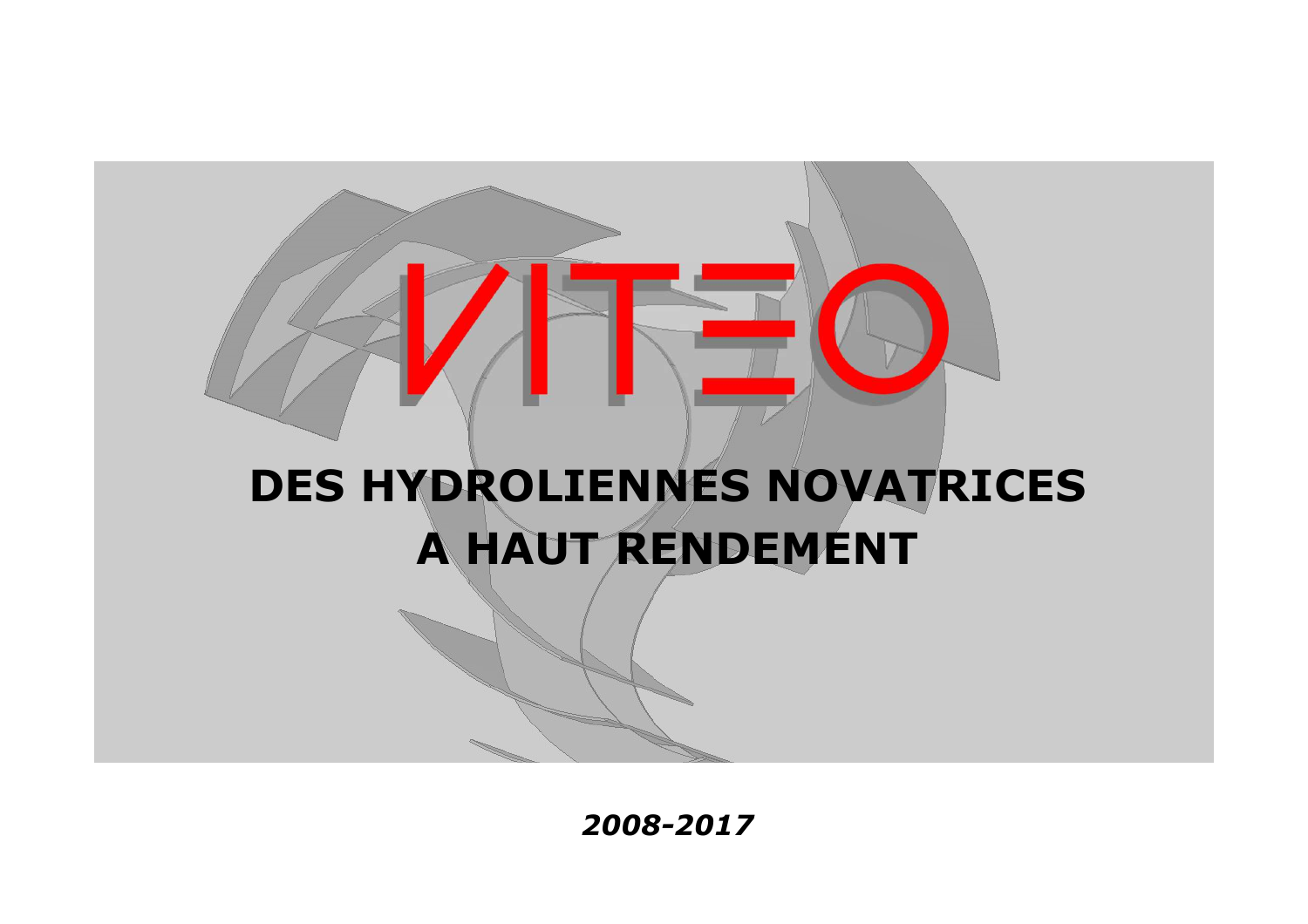



**NITEO**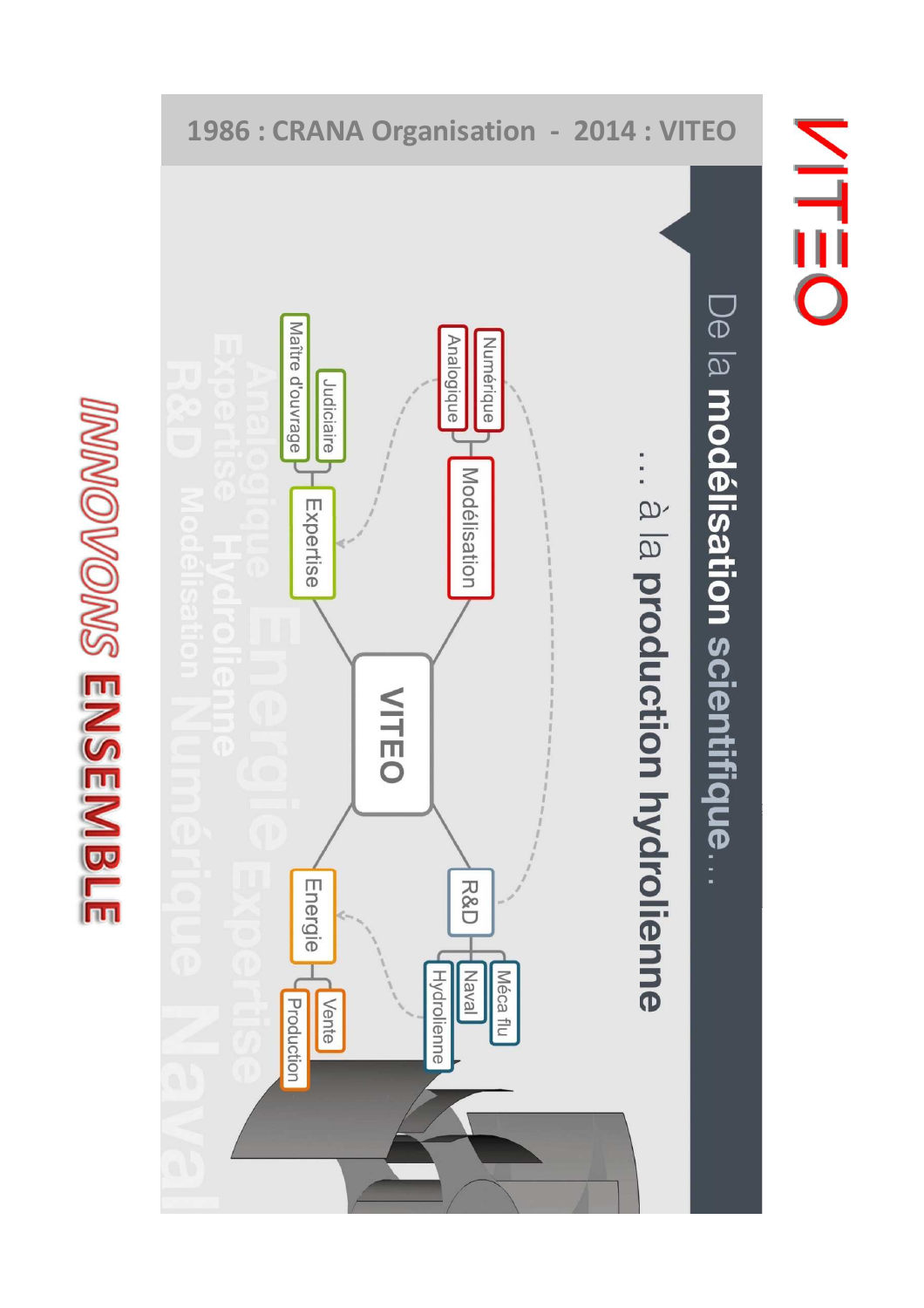

### **HYDROELECTRICITE**

- **L'HYDROELECTRICITE**
	- **12 A 14 % DE LA PRODUCTION TOTALE D'ELECTRICITE EN FRANCE**
	- **1/3 DE L'ENERGIE ELECTRIQUE RENOUVELABLE FRANÇAISE**
	- **OBJECTIF 2020 : 23 % D'ELECTRICITE RENOUVELABLE**
	- **DES LEADERS INCONTESTES : DCNS/EDF ET ALSTHOM/GDF**

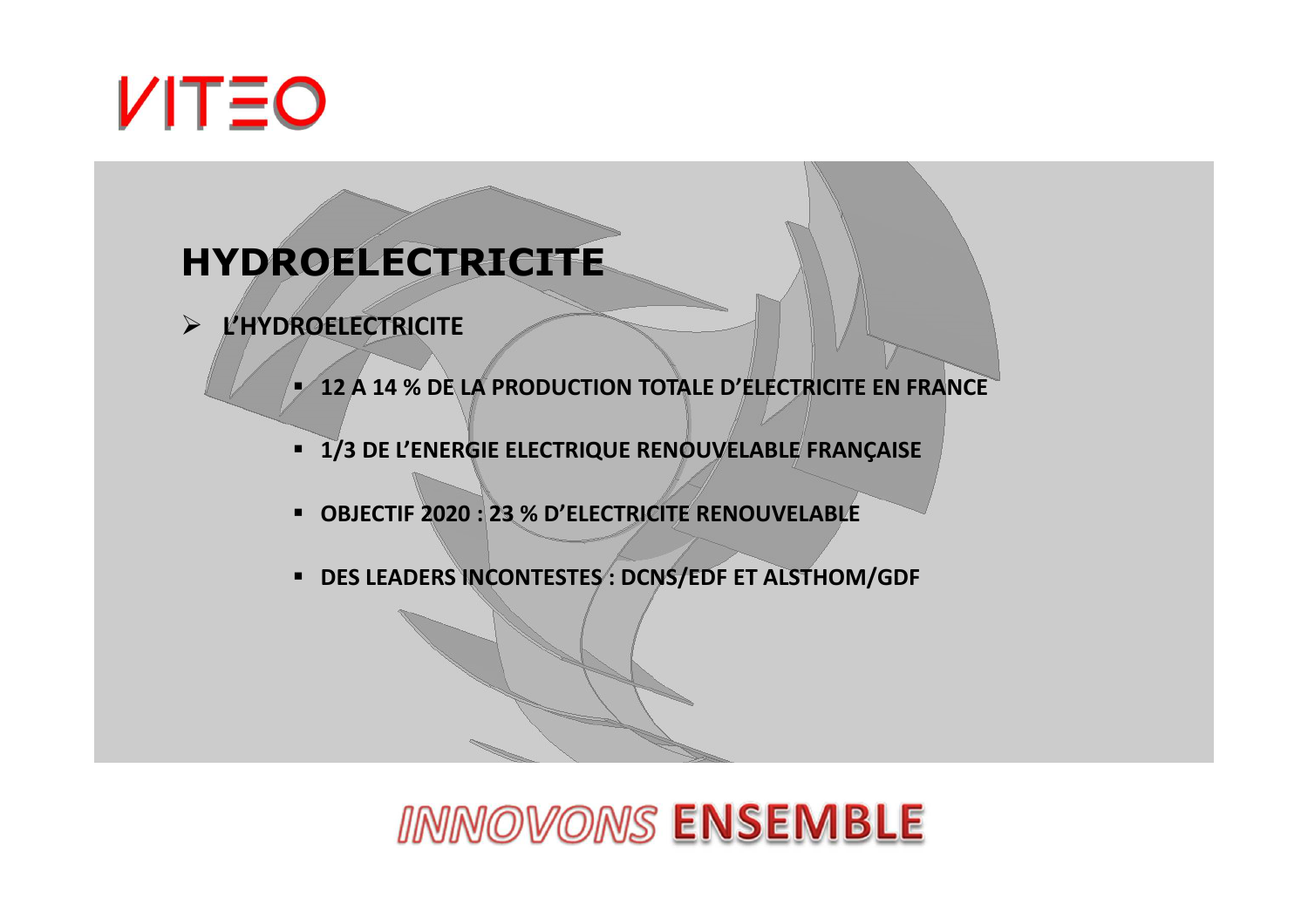

### **PETITE HYDROELECTRICITE**

**LA PETITE HYDROELECTRICITE**

-**UN PEU PLUS DE 2.000 PETITES CENTRALES SUR 250.000 KM DE RIVIERES**

- **10 % DE LA PRODUCTION HYDRAULIQUE EN FRANCE**
- **1,5 % DU TOTAL DE L'ENERGIE ELECTRIQUE NATIONALE**
- **UN POTENTIEL DE DEVELOPPEMENT COMPRIS ENTRE 2 ET 3 TWH**
- **PRINCIPALEMENT DANS LES ALPES ET DANS LE GRAND SUD-OUEST**
- **DES MARCHES ADAPTES AUX PME**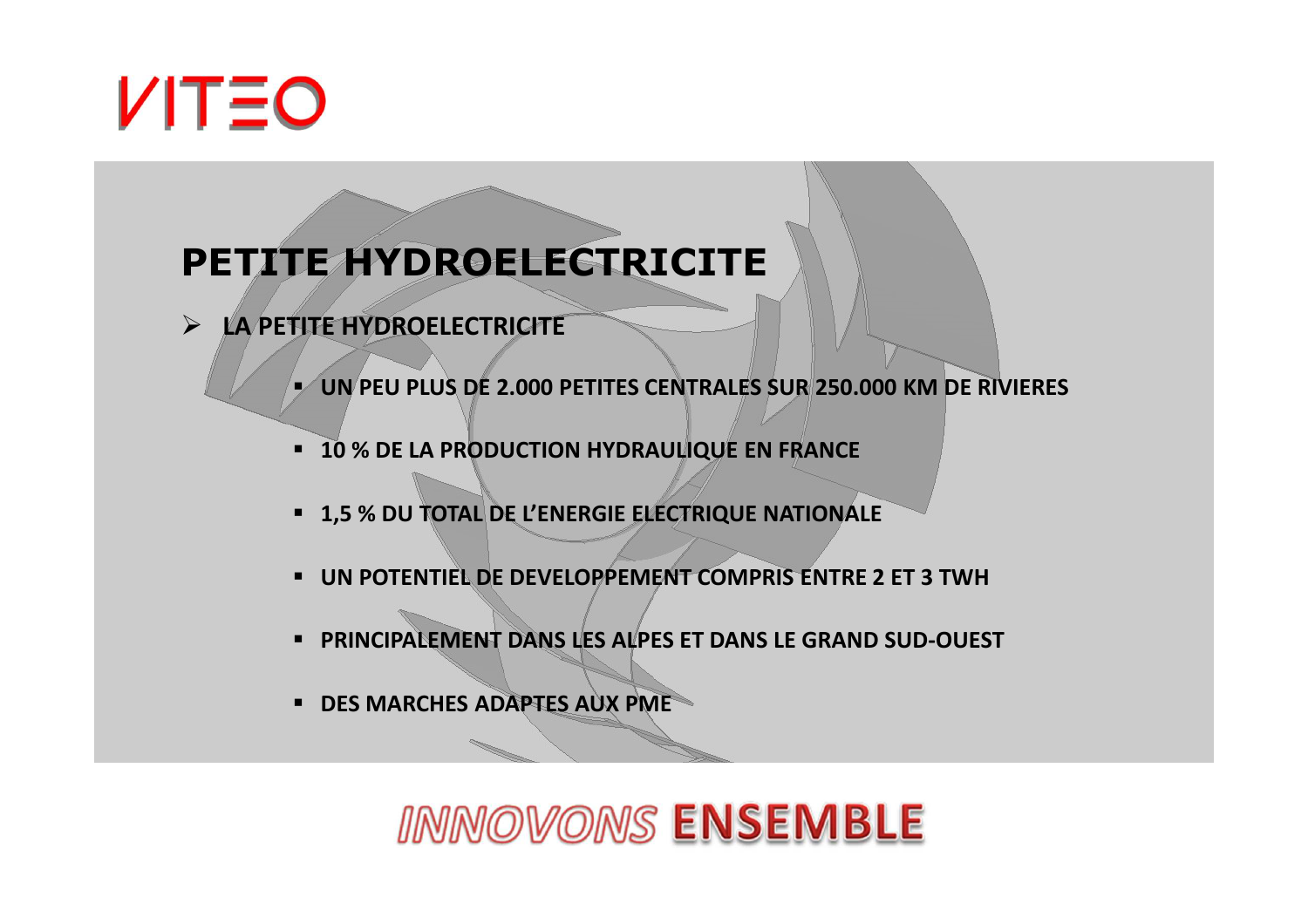

### **OBJECTIFS**

- $\blacktriangleright$ **TRAVAILLER INDEPENDAMMENT DES HAUTEURS DE CHUTE**
- $\blacktriangleright$  **CONSERVER LES PARAMETRES DU FONDE EN TITRE (FLUVIAL)**
	- **DROITS D'USAGE DE L'EAU PARTICULIERS, EXONERES DE PROCEDURE D'AUTORISATION OU DE RENOUVELLEMENT**
	- **DELIVRES AVANT QUE NE SOIT INSTAURE LE PRINCIPE D'AUTORISATION DE CES OUVRAGES**
	- **CARACTERE « PERPETUEL »**

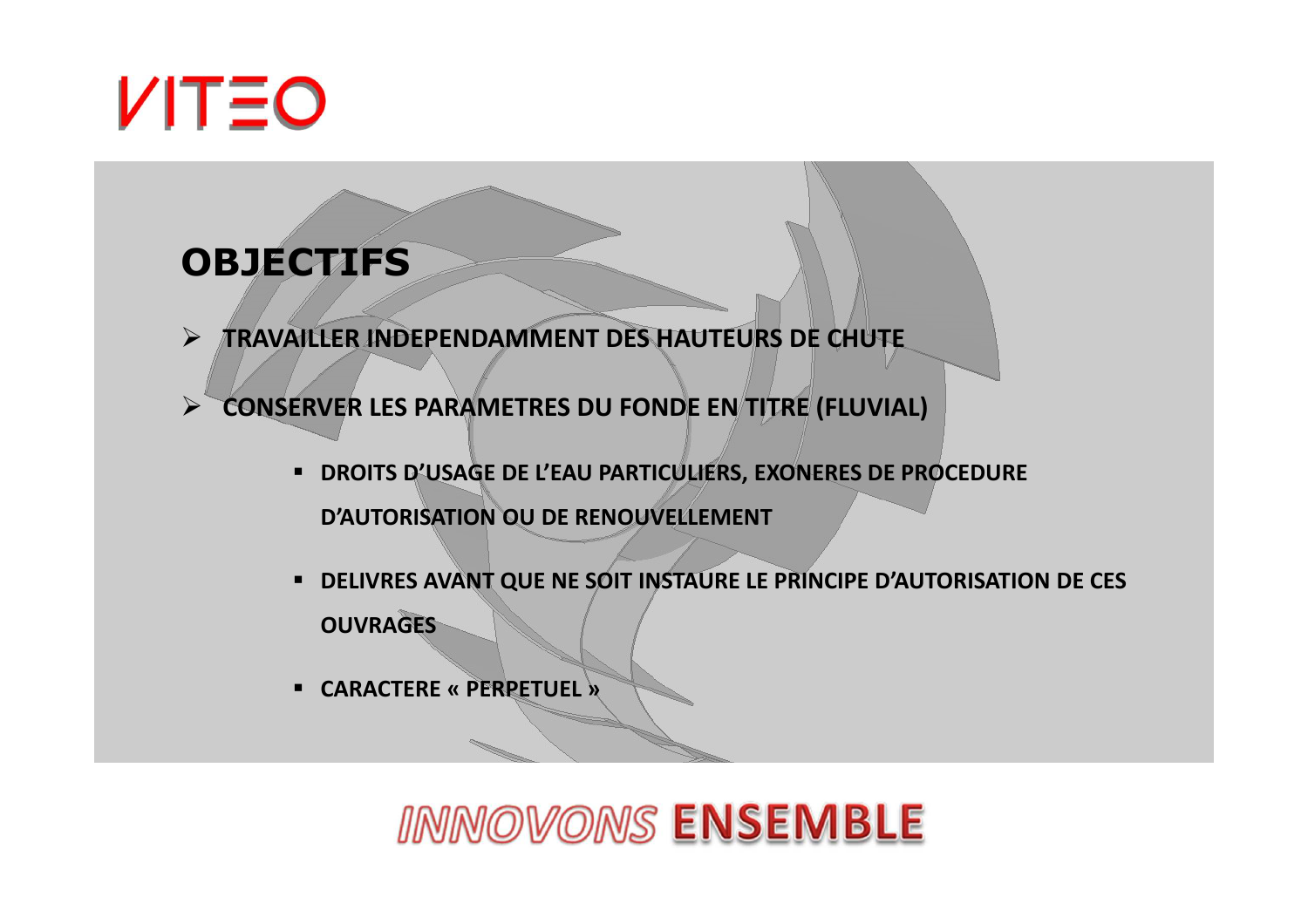

## **DEMARCHE : DEPUIS 2008**

- **POINT 0 : MODELISATION DES ROTORS SAVONIUS ET DARRIEUS**
	- **SAVONIUS : RENDEMENT MEDIOCRE**
	- -**DARRIEUS : DEMARRAGE ALEATOIRE**
- **DEPUIS 2009**
	- -**ETUDE DE DIFFERENTS MODELES DE ROTORS**
	- -**MODELISATIONS NUMERIQUES ET ESSAIS EN BASSIN**
	- **DEVELOPPEMENT PAR VITEO DE SA PROPRE ARCHITECTURE**

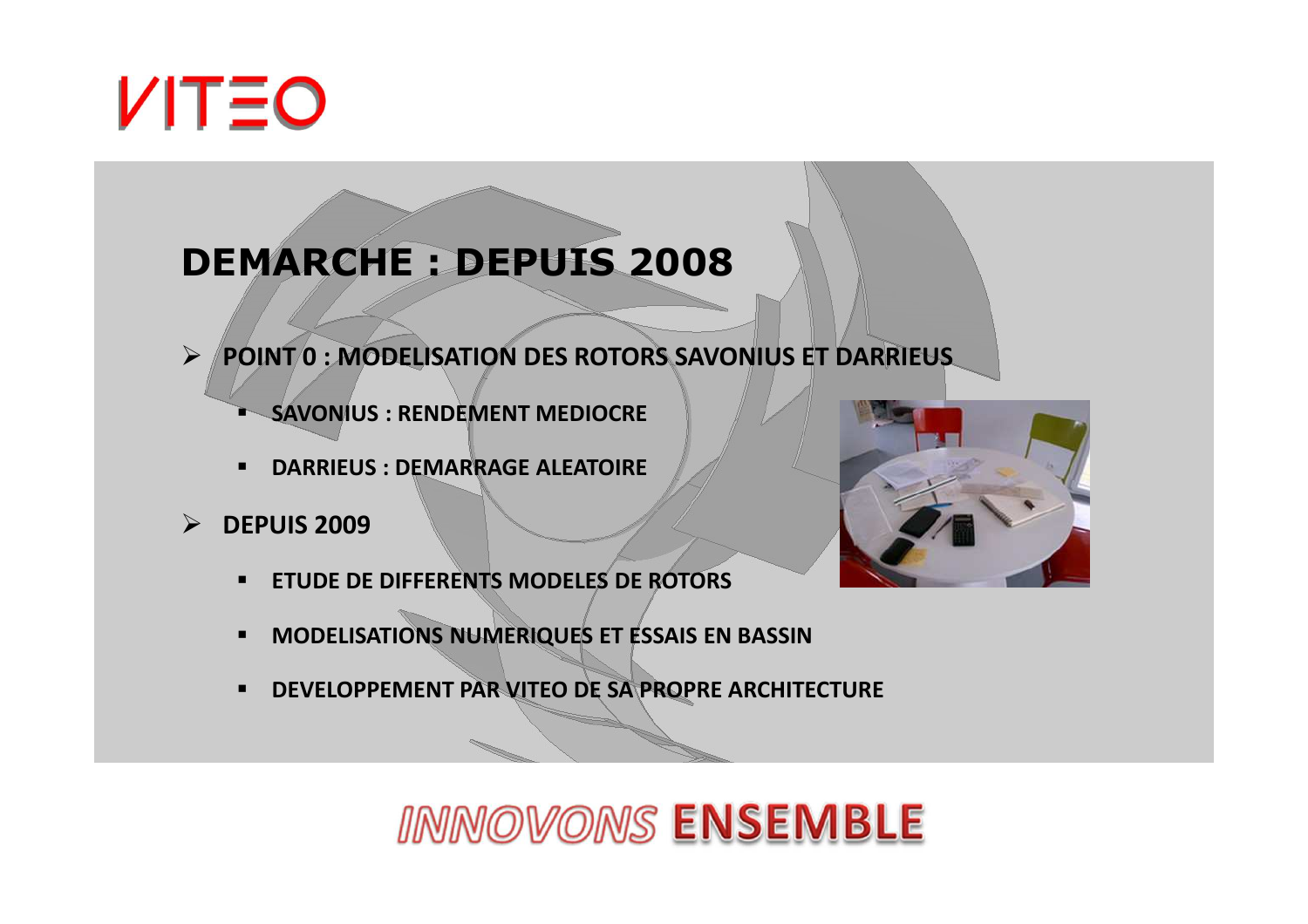

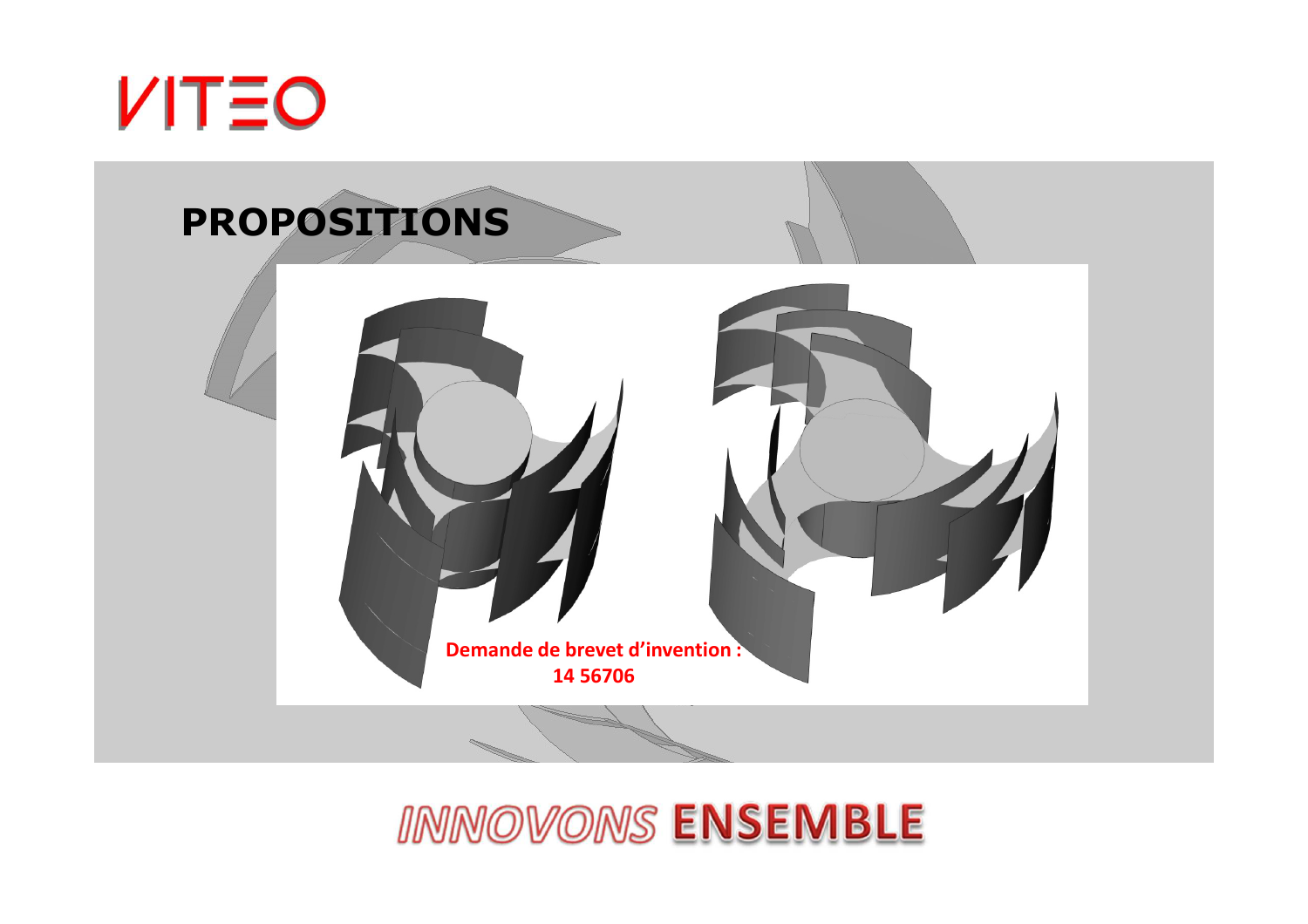

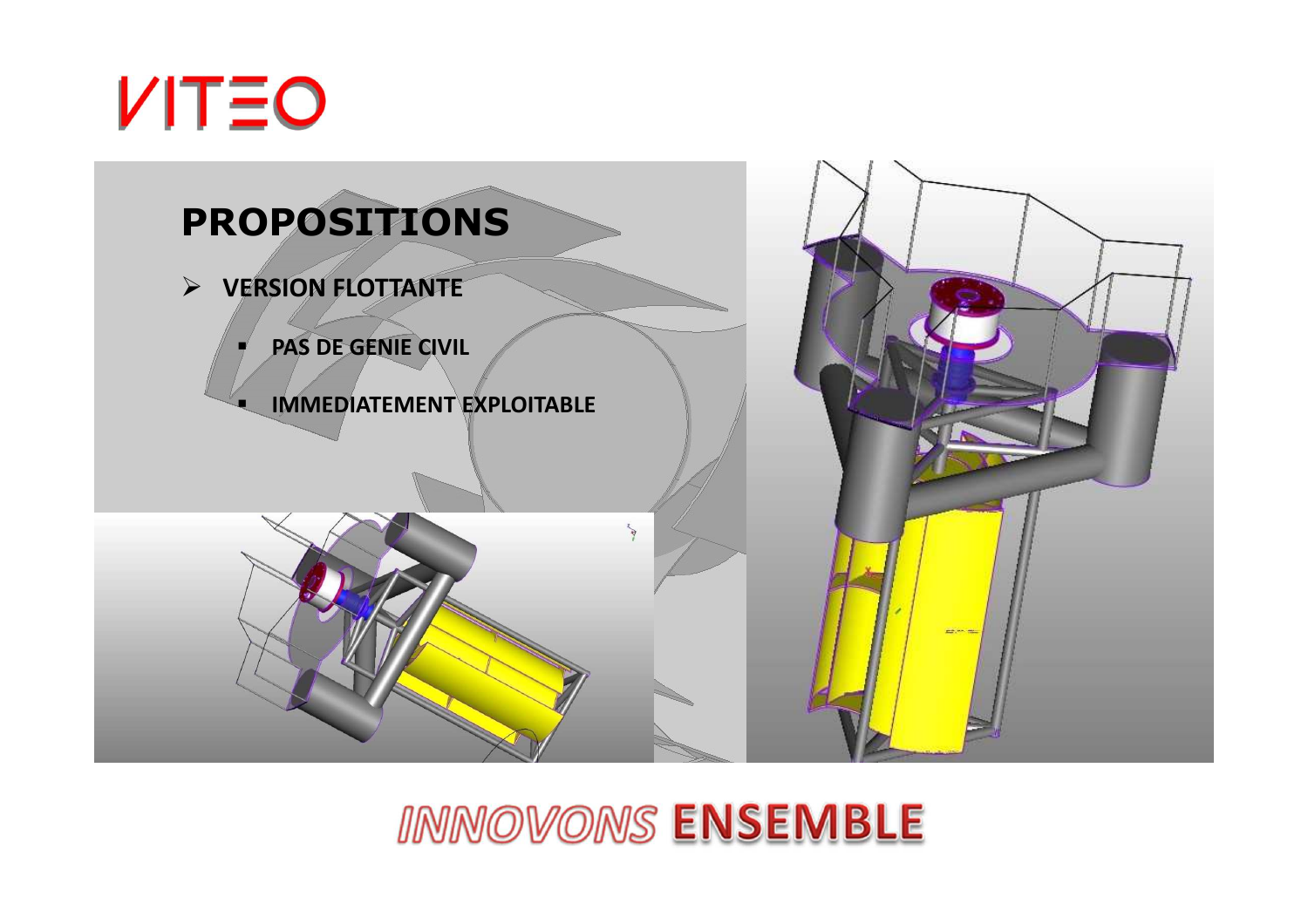

## **DES ATOUTS IMPORTANTS**

- **UN ROTOR OMNIDIRECTIONNEL**
- **UN ROTOR A FORTE RENTABILITE**
- **UN ROTOR INSENSIBLE AUX PHENOMENES DE CAVITATION**
- **UN ROTOR A LA SOUPLESSE EXCEPTIONNELLE**
- **UN ROTOR SOUCIEUX DE SON MILIEU**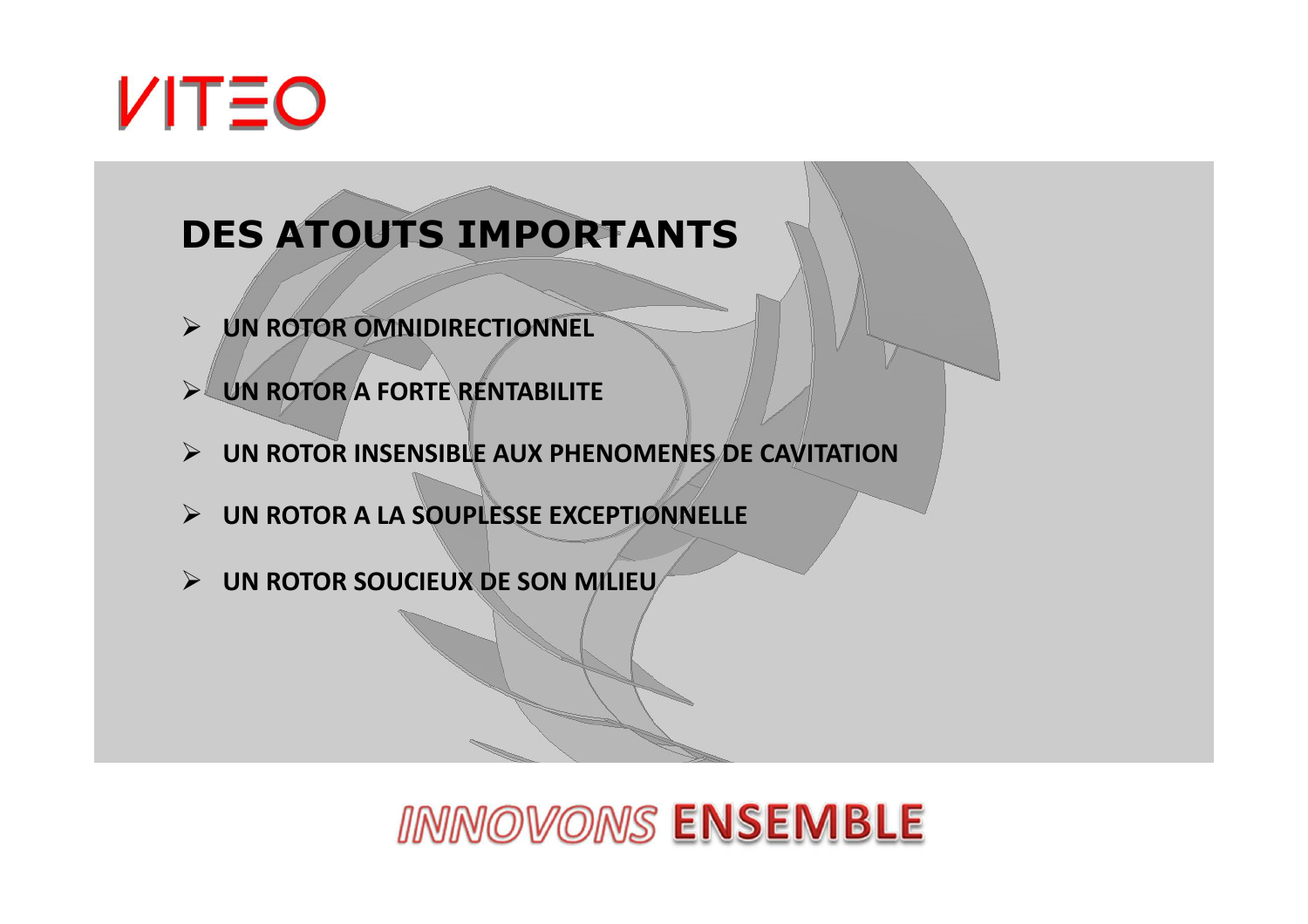

## **BUSINESS MODEL**

- **DEUX APPROCHES COMPLEMENTAIRES**
- **1. VENTE D'HYDROLIENNES**
	- -**GARANTIR LA VIABILITE DE L'ENTREPRISE**
	- -**OPTIMISER LES INVESTISSEMENTS NECESSAIRES A L'EQUIPEMENT DE SITES**
- **2. VENTE D'ELECTRICITE**
	- -**EQUIPEMENT DE SITES**
	- -**GARANTIE DE REVENUS RECURRENTS**

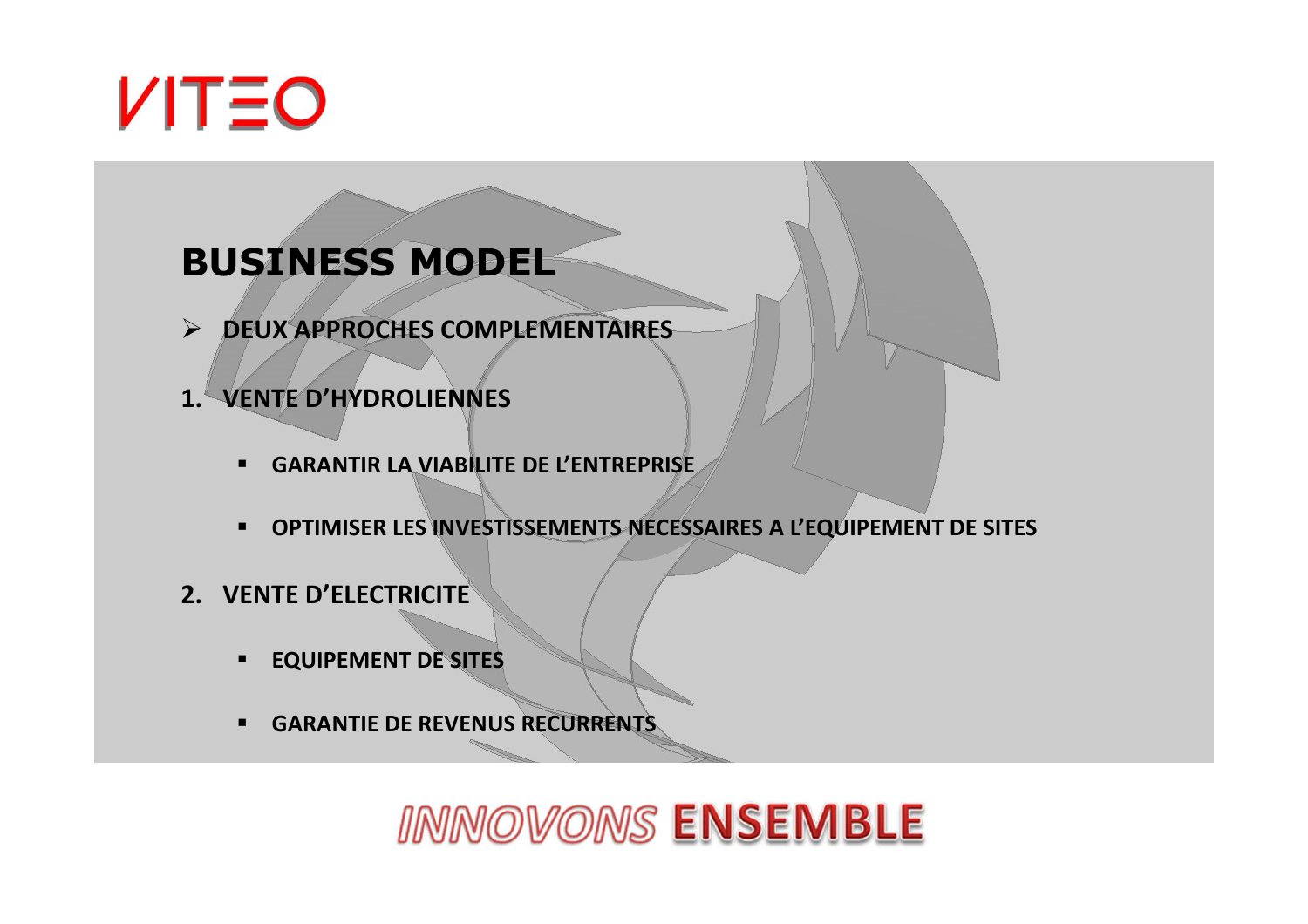

#### **POTENTIEL**

 $\blacktriangleright$ **TROIS CATEGORIES D'OPERATIONS**

**EQUIPEMENT DE SITES EXISTANTS (566 SITES EN FRANCE)**

- - **CREATION DE NOUVEAUX SITES (577 SITES EN FRANCE)**
	- **71 % DES COURS D'EAUX IMPACTE PAR LE CLASSEMENT DES COURS D'EAU EN LISTE 1**
	- •**INTERDICTION DE CREER DE NOUVEAUX OUVRAGES**
	- •**NECESSITER DE TRAVAILLER SUR DES PRODUCTIONS AU FIL DE L'EAU**
- -**(OPTIMISATION D'OUVRAGES EXISTANTS)**

**Sources : FRANCE HYDRO ELECTRICITE / UNION FRANCAISE DE L'ELECTRICITE / RTE**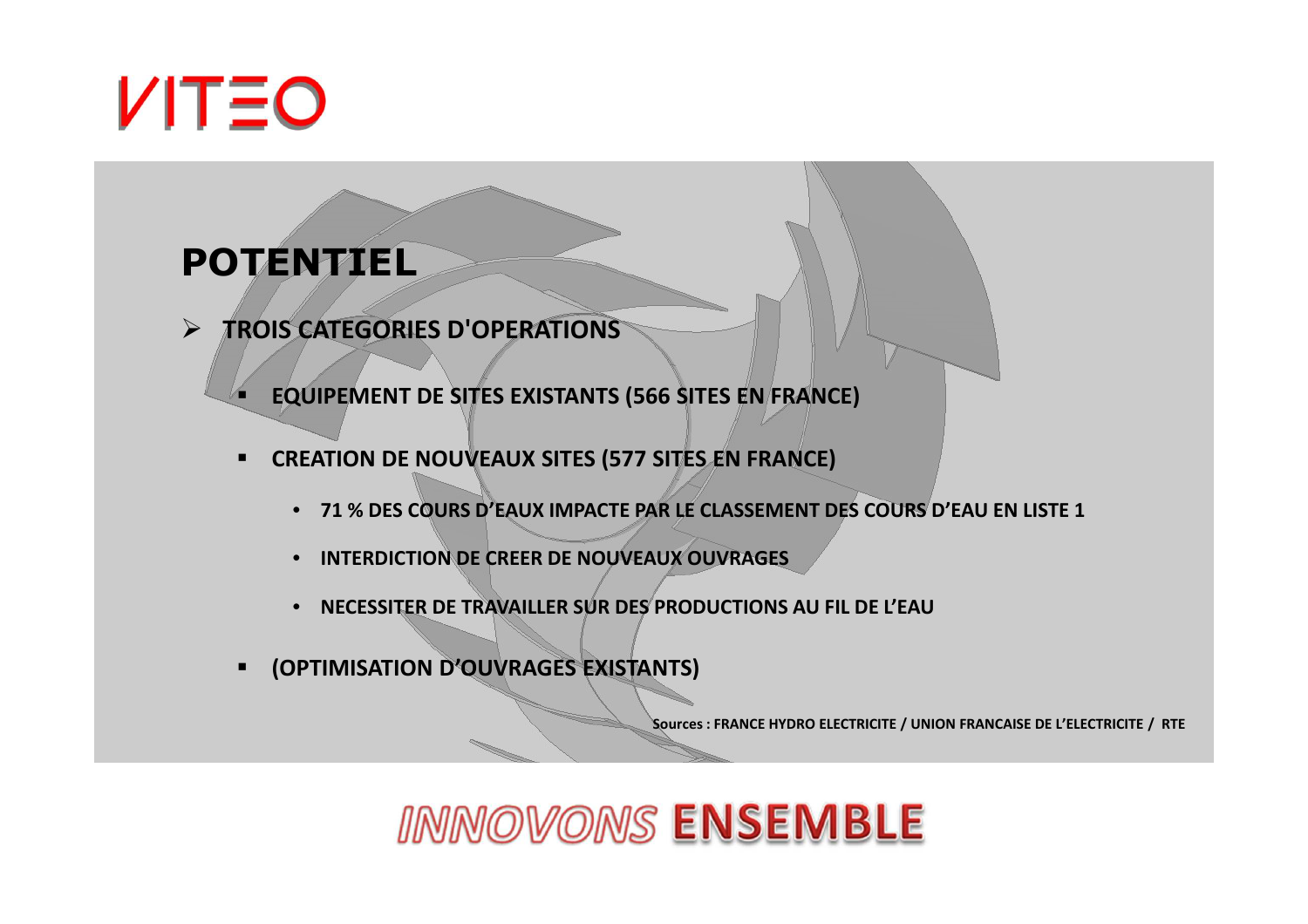

### **VISION**

- **NOUER UN(DES) PARTENARIAT(S)**
- $\blacktriangleright$ **REALISER ET TESTER LE DEMONSTRATEUR ECHELLE 1**
- **DEVENIR UN ACTEUR MAJEUR SUR LE MARCHE DE LA PETITE HYDRAULIQUE**
	- -**GRACE A UNE TECHNOLOGIE NOVATRICE**
	- -**AVEC UN COUT DE L'ELECTRICITE PRODUITE COMPETITIF**